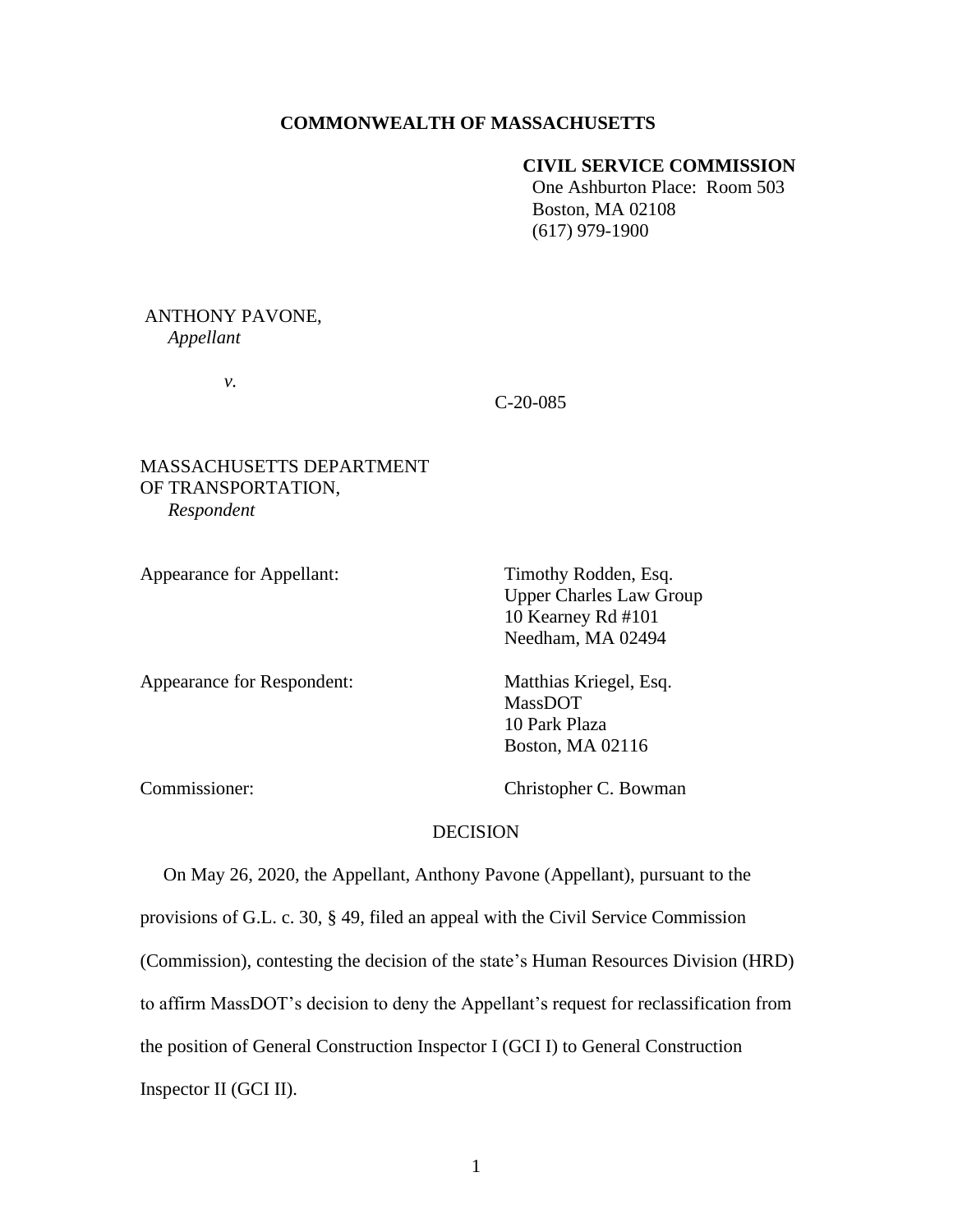On June 23, 2020, I held a remote pre-hearing conference via Webex videoconference.

A status conference was subsequently held on July 23, 2020 and a full hearing was held

on August 28, 2020, both via Webex videoconference. 1 The full hearing was audio and

video recorded via Webex and both parties were provided with a link to the recording.<sup>2</sup>

On October 19, 2020, the parties submitted proposed decisions.

# **FINDINGS OF FACT:**

Forty-six (46) exhibits (Respondent Exhibits 1-19 (R1 – R19) and Appellant Exhibits

1-27 (Exhibits  $A1 - A27$ ) were entered into evidence at the hearing. Based on the

documents submitted and the testimony of the following witnesses:

# *Called by MassDOT:*

- James Marine, Acting District Administrative Manager, District 3;
- Barry Lorion, Highway Director, District 3;

*Called by the Appellant:*

- Anthony Pavone, Appellant;
- James Gallagher, Civil Engineer III, District 3;
- Michael Hartnett, District Construction Engineer, District 3;

and taking administrative notice of all matters filed in the case and pertinent statutes,

regulations, case law and policies, and reasonable inferences from the evidence, I find the

following:

# *Appellant's Employment History and Request for Reclassification*

1. The Appellant has been employed by the Commonwealth since 1998, when he was

first appointed as a Toll Collector for the Turnpike Authority. (Stipulated Fact)

<sup>1</sup> The Standard Adjudicatory Rules of Practice and Procedure, 801 CMR §§1.00, *et seq*., apply to

adjudications before the Commission with Chapter 31 or any Commission rules taking precedence.

 $2$  If there is a judicial appeal of this decision, the plaintiff in the judicial appeal would be obligated to supply the court with a transcript of this hearing to the extent that he/she wishes to challenge the decision as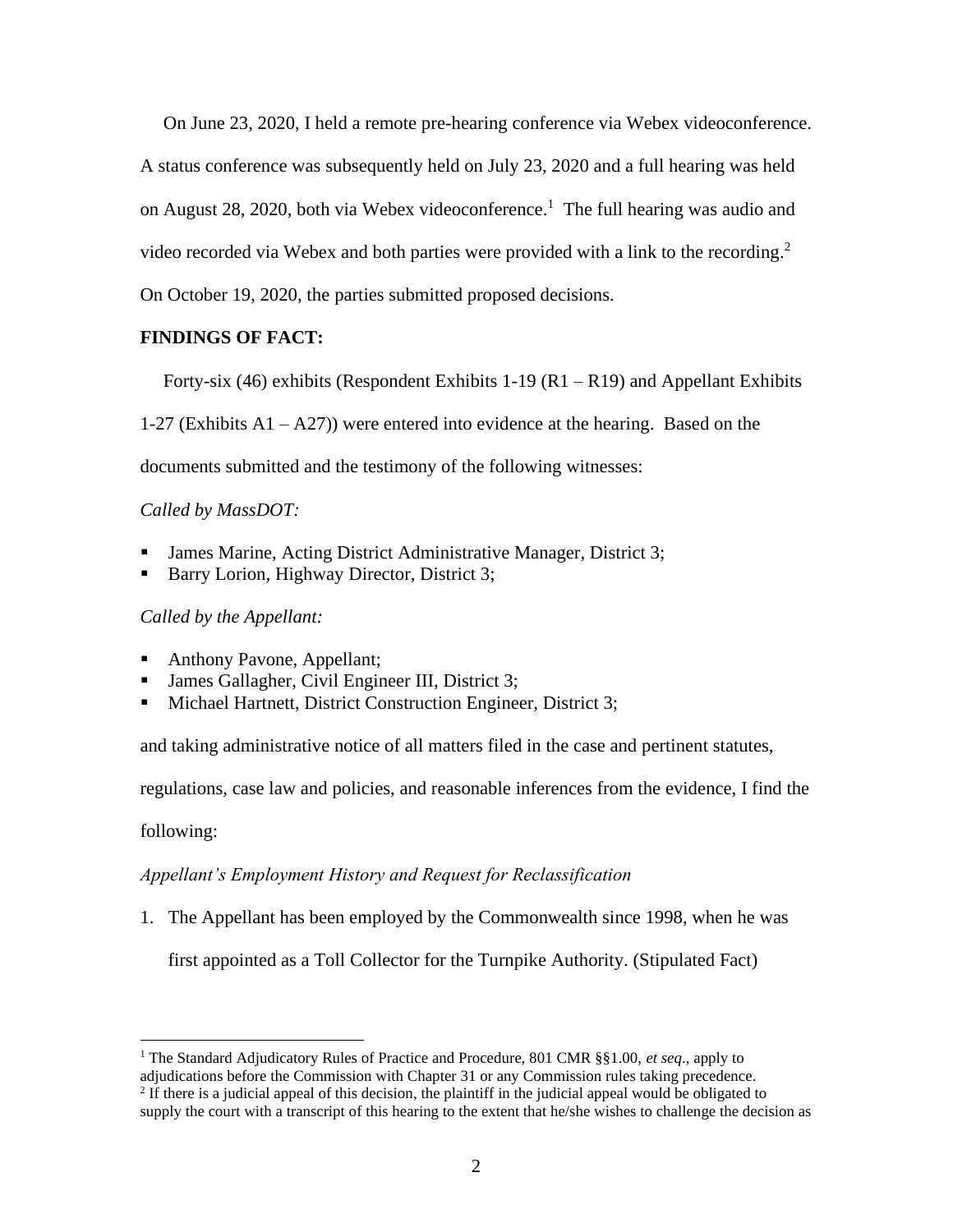- 2. Shortly after a reorganization of transportation-related agencies in 2009, the Appellant was appointed as a Plumber for MassDOT. (Stipulated Fact)
- 3. In 2011, the Appellant was reclassified to the title of Plumber and Steamfitter II. (Testimony of Appellant)
- 4. On November 25, 2018, the Appellant was promoted to the position of General Construction Inspector I (GCI I). (Stipulated Fact; Testimony of Appellant)
- 5. On November 25, 2019, the Appellant filed a request for reclassification with MassDOT, seeking to be reclassified to General Construction Inspector II (GCI II). (Stipulated Fact)
- 6. On April 16, 2020, MassDOT denied the Appellant's request for reclassification. (Stipulated Fact)
- 7. On May 22, 2020, HRD denied the Appellant's appeal of MassDOT's determination. This timely appeal with the Commission followed. (Stipulated Facts)

### *GCI I & II Job Specifications*

- 8. The Classification Specifications for GC I indicate that an individual in that position "receive[s] direct supervision from General Construction Inspectors or other employees of a higher grade who provide instruction and policy guidance ...". (Exhibit R13)
- 9. The Classification Specifications for GCI II indicate that an individual in that position "receive[s] general supervision from employees of a higher grade who provide procedural and policy guidance…" (Exhibit R13)

unsupported by the substantial evidence, arbitrary and capricious, or an abuse of discretion. If such an appeal is filed, this recording should be used to transcribe the hearing.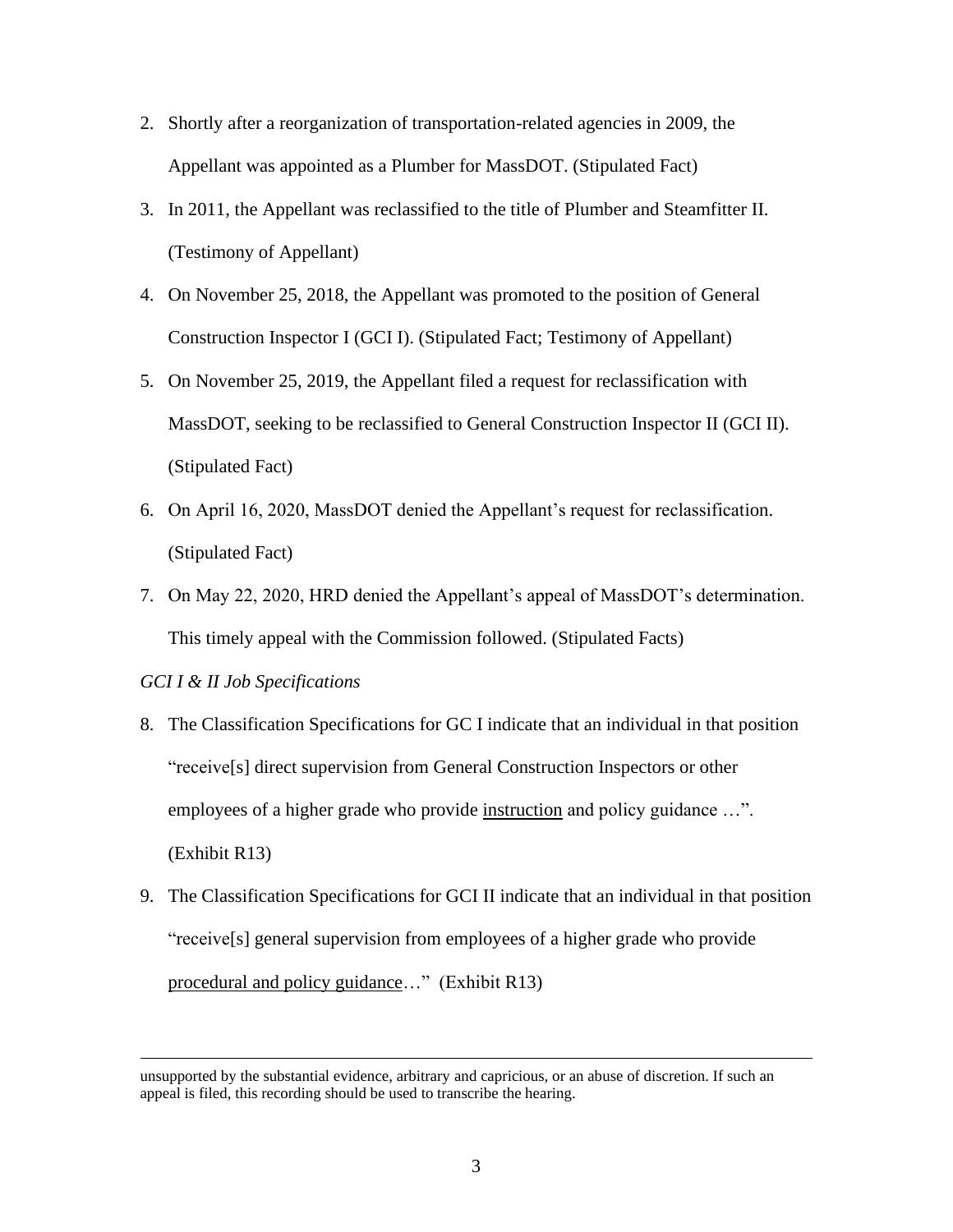- 10. The Classification Specifications for GCI I describe field work and generally include inspecting materials and construction operations for conformance to rules and regulations and contract plans and specifications, conducting tests on construction materials, performing minor survey work, maintaining records of construction operations, and inspecting contractor safety procedures for conformance with current regulations. (Exhibit R13)
- 11. The Classification Specifications for GCI II contain a more general statement of duties which carry a greater degree of responsibility and independent decisionmaking. They include inspecting construction operations, but also include recommending changes to specifications or construction plans, recommending the acceptance of completed construction projects, responding to inquiries from abutters, contractors, other agencies and the general public, reporting and recording investigative and inspection activities by writing letters, reports and memoranda, recommendations for corrective action and justifications for contract proposals. (Exhibit R13)
- 12. GC Is exercise functional supervision over certain but not all work activities on a temporary basis over 1-5 technical personnel while GCI IIs exercise direct supervision and review the performance over 1-5 technical personnel and functional supervision over 1-5 other personnel. (Exhibit R13)
- 13. Applicants for GCI II must have " … at least (A) five years of full-time, or equivalent part-time, technical experience in the construction, inspection and/or alteration of construction projects such as highways, buildings, bridges, tunnels, sewers, waterways, dams and parks or (B) any equivalent combination of the required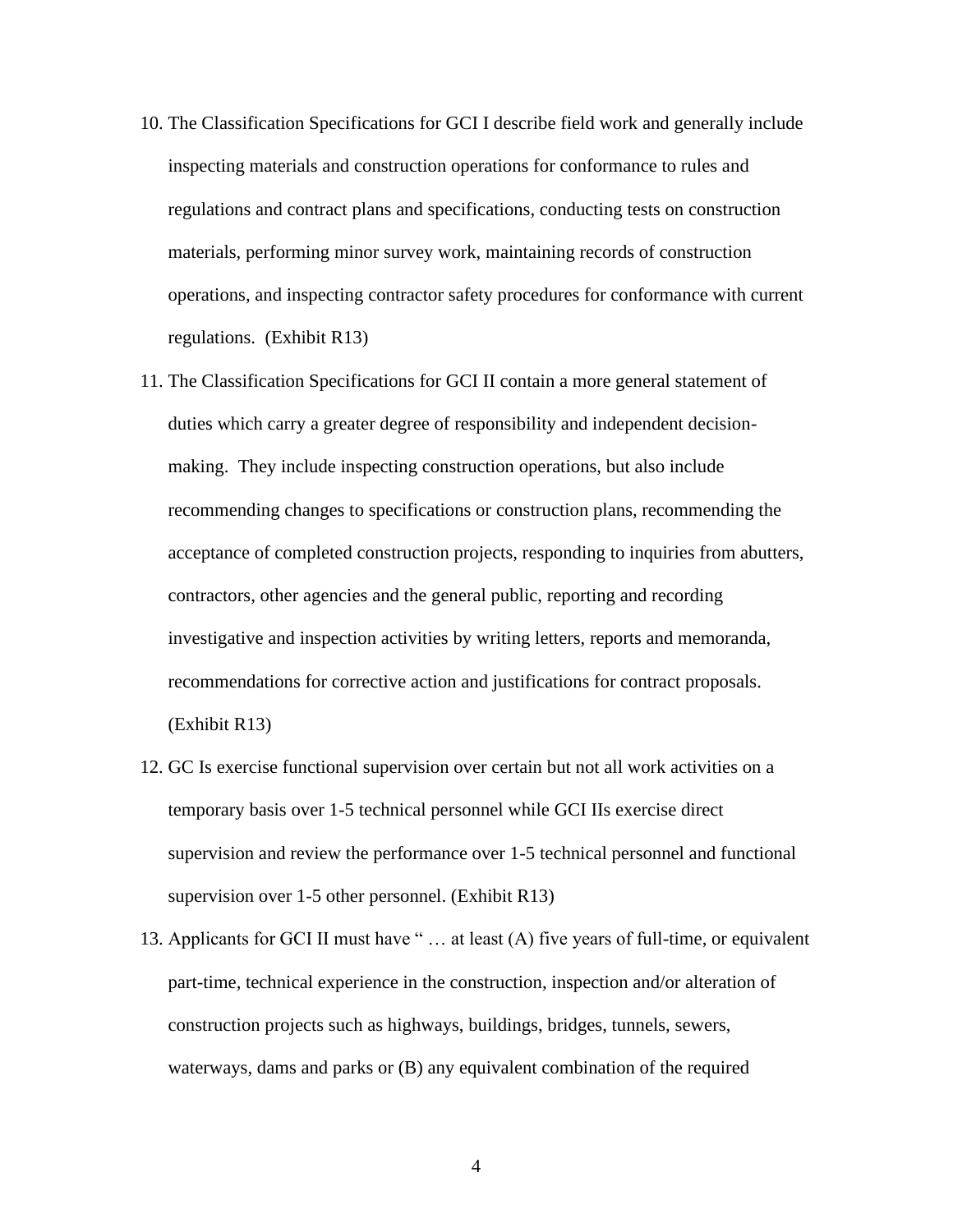experience and [educational substitutions which are not applicable here]. (Exhibit

R13)

#### *Appellant's Job Duties and Responsibilities*

14. In his initial letter to MassDOT requesting reclassification, the Appellant stated:

"My resident engineer is Mr. James Gallagher. My job duties now include concrete sampling, asphalt inspections when grinding/paving is being done. I keep a daily log of the contractor's completed work and ensure that the work which has been logged has been completed to the contract specifications. I then enter my daily log into the field report recording all measurement, pay codes and pictures which is then reported back to Mr. Gallagher for his review and input. Together, Mr. Gallagher and I ensure that the set ups and road closures are done properly to ensure the well being and safety of the workers and the public." (Exhibit R1)

- 15. In the Employee Questionnaire submitted to MassDOT, the Appellant wrote: "I am now able to provide Line and grade to the contractor and calculate pay quantities for estimates." (Exhibit R3).
- 16. In the Interview Guide that the Appellant submitted to MassDOT as part of his request for reclassification, the Appellant stated that his job involves providing line and grade to the contractor(s), calculating quantities for pay estimates, entering quantities, and maintaining records. The Appellant also stated that the percentage breakdown of his duties are as follows: "On site (70%); Providing quality control data/per random numbers for samples (10%); Detail Officers (5%);" and "Field Reports (15%)." (Exhibit R4)
- 17. When asked as part of the Interview Guide to " … describe the major problems you face in your position. Indicate what action you take in order to resolve them", the Appellant wrote: "When I find that the contractor is not performing items to specification, I document that information and give it to the RE." (emphasis added) (Exhibit R4)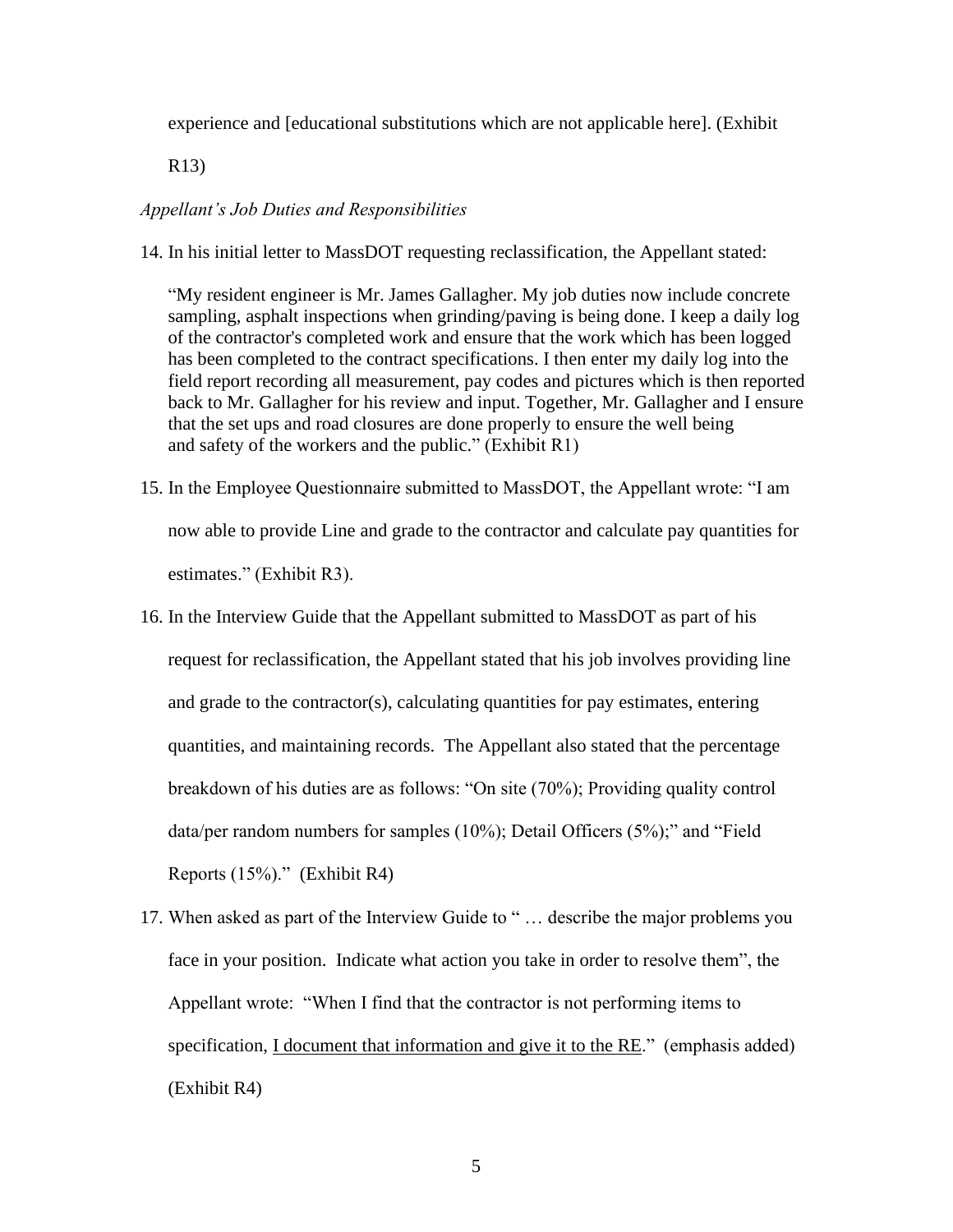- 18. In a form submitted to MassDOT to contest the initial denial of his reclassification request, the Appellant stated that his job duties include "concrete sampling, asphalt inspections when grinding/paving is being done." He also stated that "[He] keep[s] a daily log of the contractor's completed work and ensure[s] that the work which has been logged has been completed to the contract specifications. [He] then enter[s] [his] daily log into the field report recoding all measurement, pay codes and pictures which is then reported back to Mr. Gallagher for his review and input." He also stated that he and Mr. Gallagher ensure "that the set ups and road closures are done properly to ensure the well-being and safety of the workers and the public." (Exhibit R1)
- 19. The Appellant's GCI I Employee Performance Review Series ("EPRS") Form, dated June 24, 2019 and signed by him and his supervisor, states that he performs the following duties: (1) Inspects the work of contractors to insure conformance to plans, specifications and standards of good workmanship on various phases of highway construction (e.g., excavations for foundations, pile driving, earth-work cut and fill, concrete masonry foundations, roadway substructure, surfacing and curbing, bridges, structural steel erections, concrete reinforcing, concrete finishing, painting, and erection of other structures and buildings related to highway work); (2) Gives simple lines and grades to contractors with transit and level and sets batter boards and stakes for grading; (3) Inspects and performs field tests on materials for conformance to specifications; (4) Advises contractors on work that does not conform to requirements and notifies Resident Engineer; (5) Maintains records of completed work, members of contractors work force, machine hours, labor costs, and other data required for estimates for payment; and (6) Inspects construction work on highways or other state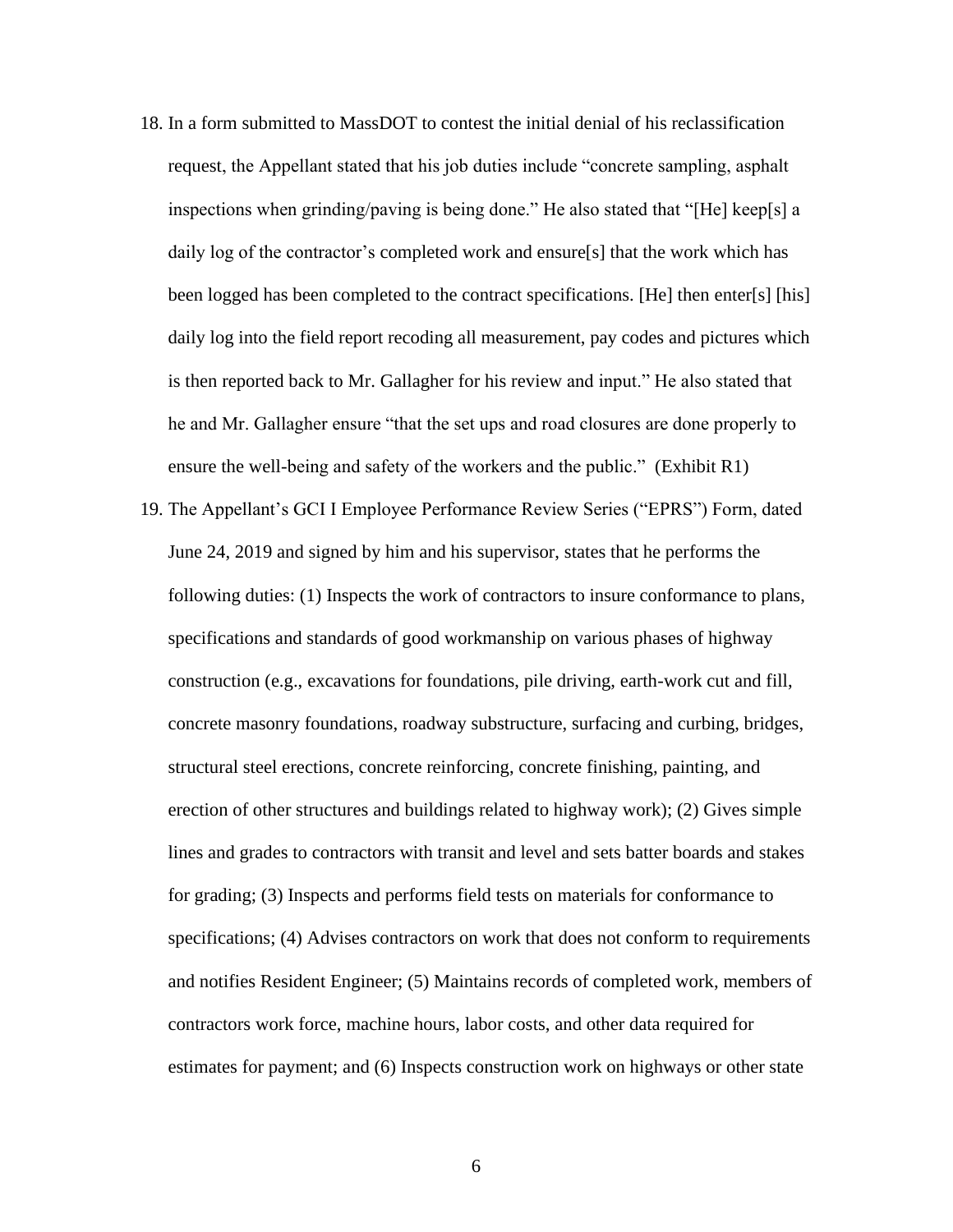property to insure conformance to permit terms on work performance by public utility and other companies. (Exhibit R6)

- 20. In April 2019, the Appellant was assigned to work on the Route 140 / I-290 Bridge Replacement Project in Shrewsbury, MA, a \$13 million project. (Testimony of Appellant and Gallagher)
- 21. James Gallagher, the Appellant's supervisor, was the only person assigned to the Route 140 / I-290 project when it first began in January 2019, in part because of a staffing shortage. (Testimony of Gallagher)
- 22. Mr .Gallagher had asked for assistance because he was also responsible for other projects at the time. (Testimony of Gallagher)
- 23. When the Appellant was first assigned to this project in April 2019, he required three months of training by Mr. Gallagher, including training on how to complete the daily forms used to monitor the contractor's work. (Testimony of Gallagher)

### *Legal Standard*

"Any manager of employee of the commonwealth objection to any provision of the classification affecting his office or position may appeal in writing to the personnel administrator and shall be entitled to a hearing upon such appeal. Any manager of employee or group of employees further aggrieved after appeal to the personnel administrator may appeal to the Civil Service Commission. Said Commission shall hear all appeals as if said appeals were originally entered before it."

 The Appellant has the burden of proving by a preponderance of the evidence that he is improperly classified. McKinnon v. Executive Office of Health & Human Services, 30 MCSR 272-75 (2017). To do so, the Appellant must show that he is spending more than 50% of his time performing the duties of a GCI II. McKinnon at 275; see also Pellegrino

G.L. c. 30, § 49 states: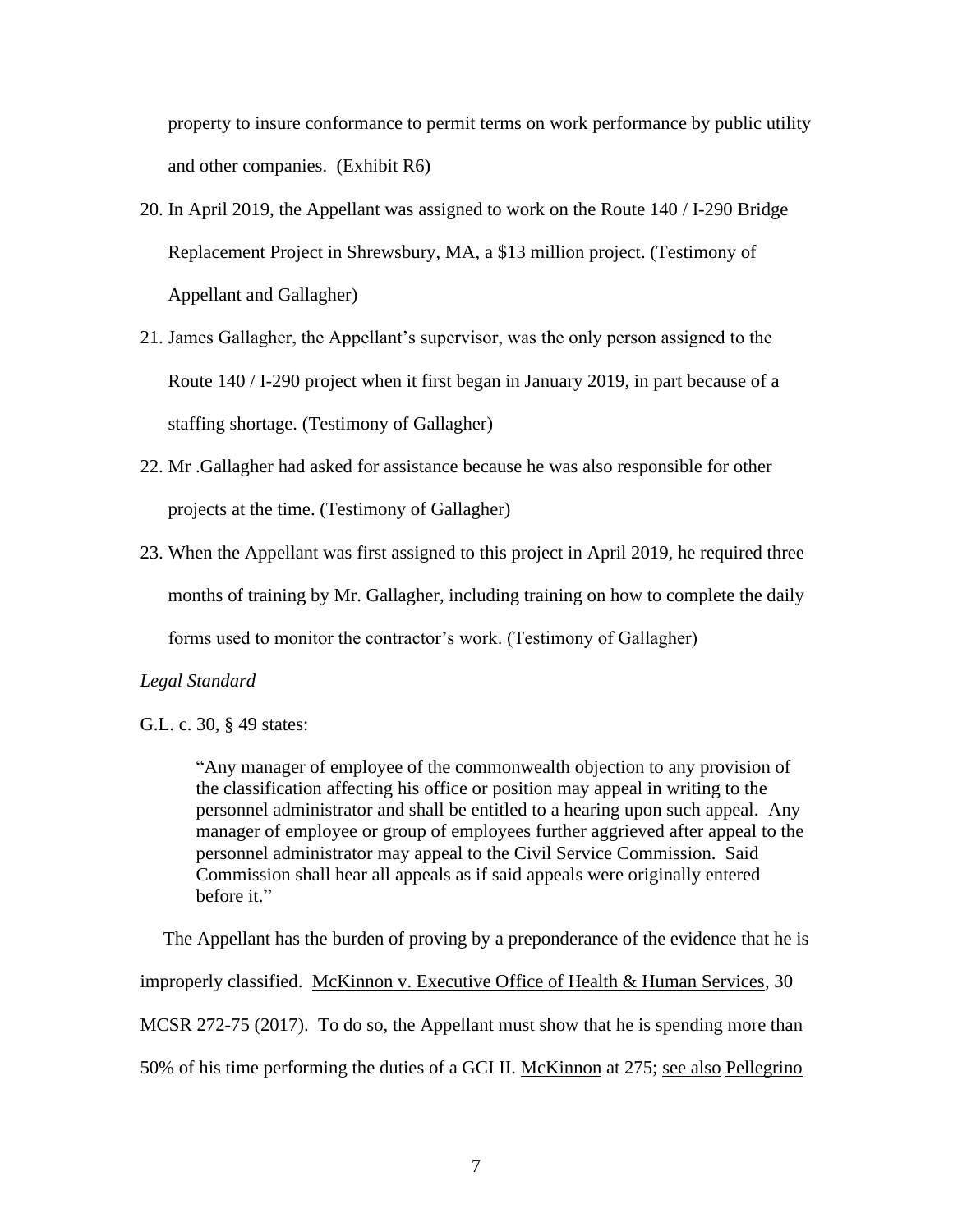v. Department of State Police, 18 MCSR 261 (2005); Morawski v. Department of Revenue, 14 MCSR 188 (2001); Madison v. Department of Public Health, 12 MCSR 49 (1999); Kennedy v. Holyoke Community College, 11 MCSR 302 (1998). *Analysis*

 The Appellant is a dedicated public employee who has served MassDOT, or its predecessor agencies, since 1998. He is a Master Plumber who has served in various positions including Toll Collector, Plumber and, currently, GCI I. He takes his job duties seriously and appears to be a model employee who is respected by his supervisors. However, the Appellant has failed to show, by a preponderance of the evidence, that he should be reclassified from GCI I to GCI II.

 First, the Appellant does not meet the minimum entrance requirements of a GCI II. Although he has a strong background in other areas, including being a Master Plumber, he has not shown that he has five years of full-time, or equivalent part-time, technical experience in the construction, inspection and/or alteration of construction projects such as highways, buildings, bridges, tunnels, sewers, waterways, dams and parks. In fact, at the time of this appeal, the Appellant had only been serving as a GCI I for just over a year. As this is the only experience that meets the above-referenced requirements, he falls significantly short of the minimum five years of relative experience that is required.

 Second, the Appellant does not exercise direct supervision and review the performance over 1-5 technical personnel and functional supervision over 1-5 other personnel. The supervision requirement, standing alone, is not always an automatic bar to a successful reclassification appeal. Here, however, it is one of multiple reasons which, taken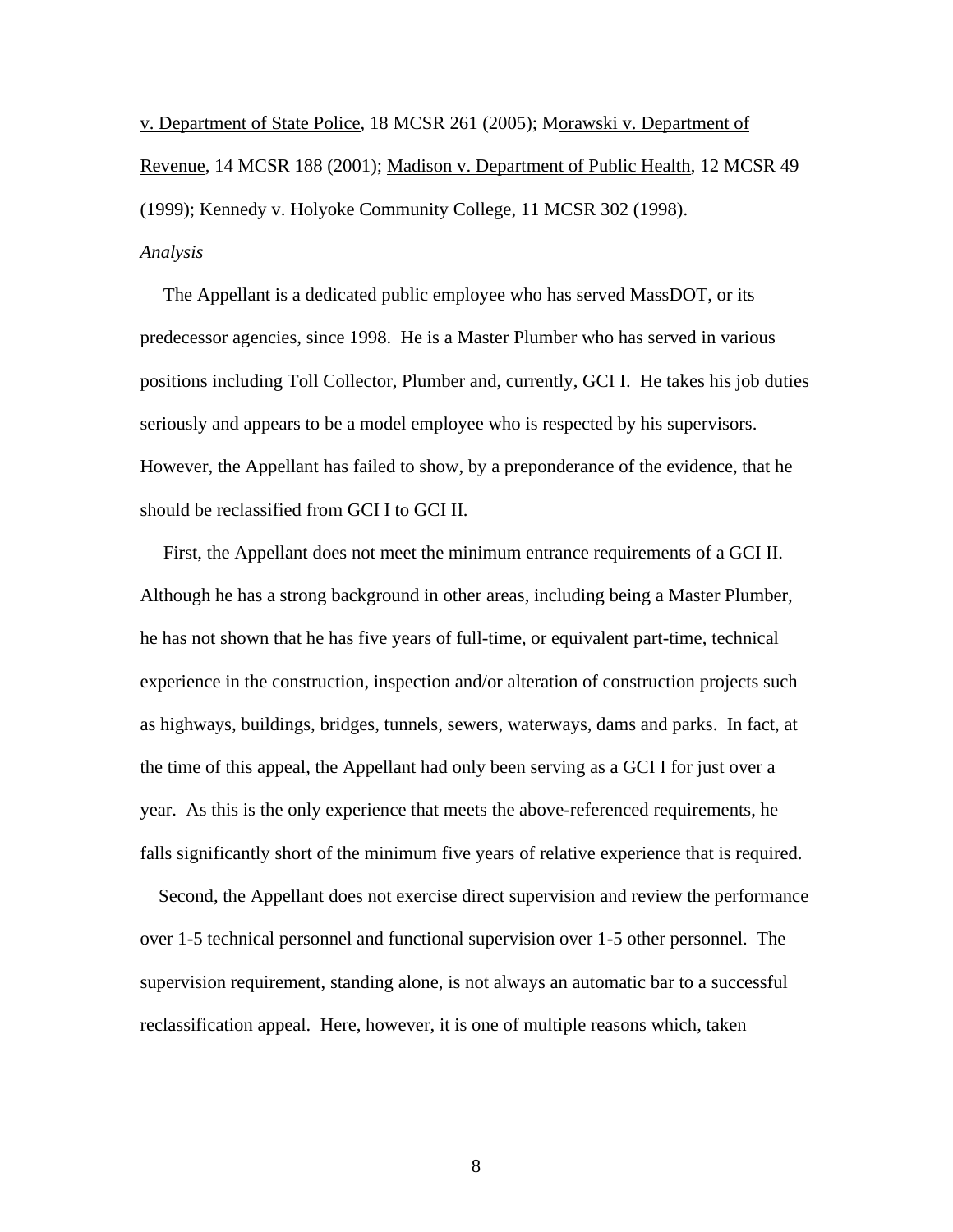together, show that the Appellant does not perform the duties and responsibilities of a GCI II.

 Third, the Appellant's own written submissions to MassDOT show that he spends a majority of his time primarily performing the duties of a GCI I, not a GCI II. I did consider the testimony of the Appellant and his supervisors, which painted a picture of the Appellant performing the duties more consistent with a GCI II. After a careful review of the record, I gave more weight to the documentary evidence, including those written submissions signed by the Appellant and his supervisors, as opposed to testimony that appeared geared toward assisting a hard working employee with prevailing on his reclassification appeal.

 Based on that documentary evidence, the primary function of the Appellant's position is to inspect the work of contractors to ensure that the work conforms to plans, specifications, and standards of good workmanship. He is also responsible for giving simple lines and grades to contractors and sets stakes for grading of the work completed by those contractors. Additionally, the Appellant's position inspects and performs field tests on materials to ensure conformance to the specifications, performs contract quantity estimates for construction projects, maintains records of completed work, and completes daily and general reports that are provided to the Resident Engineer for review. These are duties that are commonly performed by a GCI I.

 The Appellant does not attend pre-bid conferences, does not work with EEO personnel on compliance, is not responsible for responding to inquiries from abutters or state agencies, does not edit reports prepared by subordinates (because he does not have and